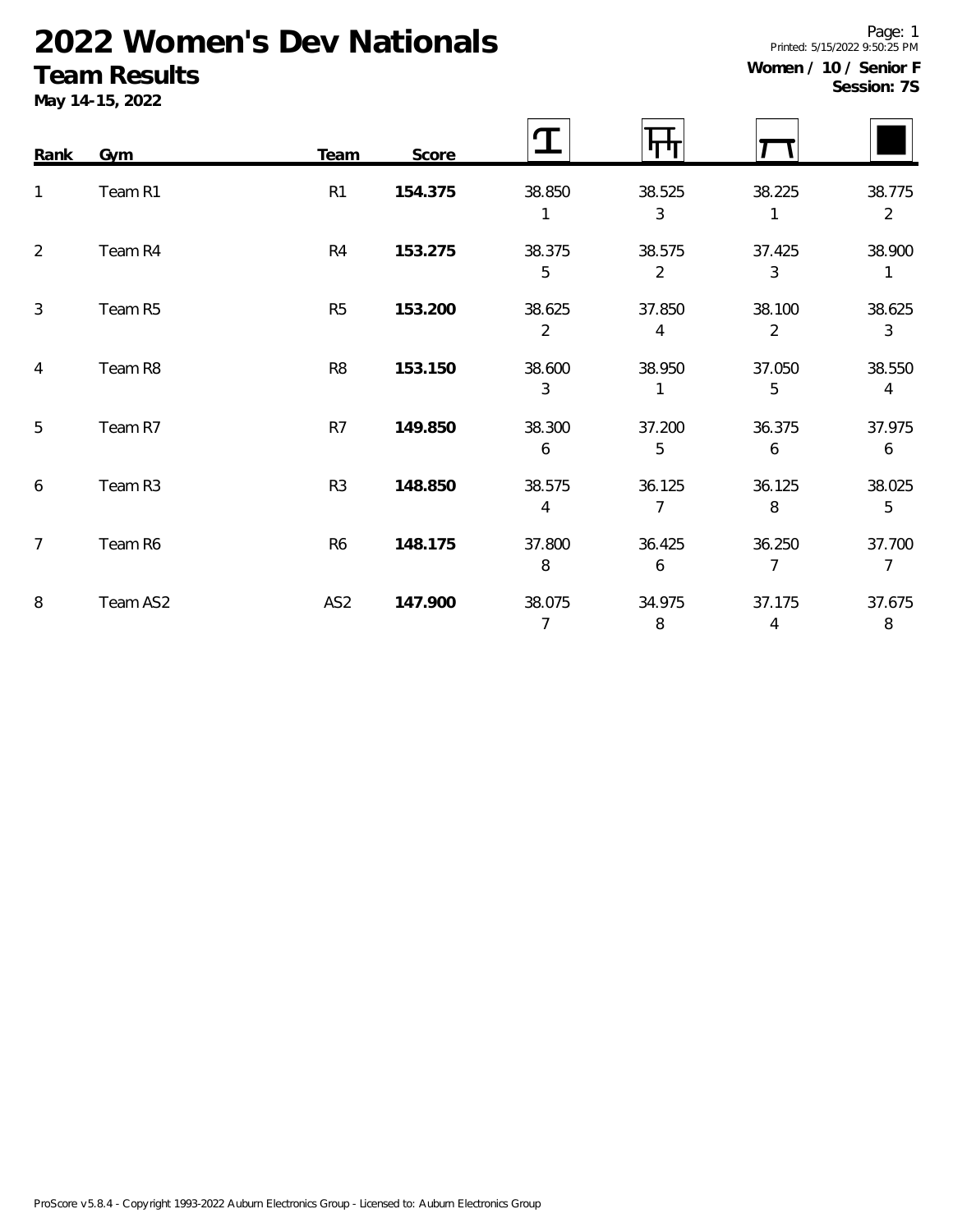### **2022 Women's Dev Nationals Meet Results**

**May 14-15, 2022**

Judge's Signatures Page: 1 Printed: 5/15/2022 9:50:32 PM **Women / 10 / Senior F Session: 7S**

|            |     | Rank Num Name<br>Gym                         |                     | 11 U L              |              |                     | AA                       |
|------------|-----|----------------------------------------------|---------------------|---------------------|--------------|---------------------|--------------------------|
| 1T         | 426 | Selena Harris<br>Gymcats Gym NV              | 9.900<br>1          | 9.800<br>1T         | 9.650<br>3T  | 9.900<br>1          | 39.250<br>1T             |
| 1T         | 505 | <b>Faith Torrez</b><br>Legacy Elite IL       | 9.775<br>3          | 9.750<br>5T         | 9.900<br>1   | 9.825<br>2          | 39.250<br>1T             |
| 3          | 288 | Miki Aderinto<br>Desert Devils AZ            | 9.750<br>4T         | 9.800<br>1T         | 9.700<br>2   | 9.525<br>22         | 38.775<br>$\mathbf{3}$   |
| 4          | 670 | <b>Gwen Fink</b><br>Southeastern NC          | 9.800<br>2          | 9.750<br>5T         | 9.425<br>8T  | 9.575<br>16T        | 38.550<br>4              |
| 5          | 373 | Addi Lawrence<br><b>GAGE MO</b>              | 9.575<br><b>19T</b> | 9.700<br>7T         | 9.425<br>8T  | 9.800<br>3T         | 38.500<br>5              |
| 6          | 681 | Polina Belanovski<br>Swiss Turners WI        | 9.650<br>8T         | 9.700<br>7T         | 9.200<br>25T | 9.700<br>7T         | 38.250<br>6              |
| 7          | 616 | Megan Brueck<br>Queen City OH                | 9.650<br>8T         | 9.650<br>10         | 9.225<br>24  | 9.650<br>10T        | 38.175<br>$\overline{7}$ |
| 8          | 353 | Madina Rose French<br>Flip Zone IN           | 9.625<br>10T        | 9.300<br>24         | 9.550<br>5   | 9.650<br><b>10T</b> | 38.125<br>8              |
| 9          | 589 | Kaya Forbes<br>Peak Athletic LA              | 9.750<br>4T         | 9.625<br>11         | 9.175<br>27T | 9.550<br><b>18T</b> | 38.100<br>9              |
| 10         | 647 | Claire Stippich<br>Salto Gym WI              | 9.550<br>22T        | 9.475<br>15T        | 9.325<br>14T | 9.675<br>9          | 38.025<br>10             |
| 11         | 228 | Sidney Fitzgerald<br>C&C Gym GA              | 9.500<br>29T        | 9.375<br>20         | 9.500<br>6   | 9.625<br>12T        | 38.000<br>11             |
| 12         | 703 | Kiara Richmon<br>Triad Gym IA                | 9.225<br>50         | 9.700<br>7T         | 9.300<br>19T | 9.725<br>6          | 37.950<br>12             |
| 13T        | 220 | Ashley Cowan<br>Bull City Gym NC             | 9.550<br>22T        | 9.800<br>1T         | 8.775<br>43T | 9.800<br>3T         | 37.925<br>13T            |
| 13T        | 157 | Kauri Hunsaker<br>Arizona Dynamics           | 9.600<br>14T        | 9.475<br>15T        | 9.300<br>19T | 9.550<br>18T        | 37.925<br>13T            |
| 15         | 170 | Lauren Williams<br>Aspire Gym AR             | 9.700<br>7          | 9.400<br><b>18T</b> | 9.375<br>12T | 9.375<br>32T        | 37.850<br>15             |
| 16         | 160 | Kayla Lee<br>Arizona Sunrays                 | 9.250<br>48T        | 9.350<br>21T        | 9.425<br>8T  | 9.800<br>3T         | 37.825<br>16             |
| 17         | 334 | Valentina Lorente Garcia<br>Excalibur Gym VA | 9.575<br><b>19T</b> | 9.500<br>13T        | 8.950<br>32T | 9.700<br>7T         | 37.725<br>17             |
| <b>18T</b> | 224 | Leah Moreno<br>Bull City Gym NC              | 9.500<br>29T        | 9.775<br>4          | 8.950<br>32T | 9.450<br>28T        | 37.675<br><b>18T</b>     |
| <b>18T</b> | 402 | Cecilia Cooley<br>Gotham Gym NY              | 9.175<br>51         | 9.600<br>12         | 9.650<br>3T  | 9.250<br>42T        | 37.675<br><b>18T</b>     |
| <b>18T</b> | 431 | Seria Johnson<br>Gymnastix TC GA             | 9.625<br>10T        | 9.150<br>26T        | 9.300<br>19T | 9.600<br>14T        | 37.675<br><b>18T</b>     |
| 21         | 246 | Zoe Rankin<br>Centre Elite PA                | 9.600<br>14T        | 9.325<br>23         | 9.325<br>14T | 9.375<br>32T        | 37.625<br>21             |
| 22         | 579 | Lauren Homecillo<br>Omaha Gym NE             | 9.500<br>29T        | 9.050<br>32         | 9.375<br>12T | 9.625<br>12T        | 37.550<br>22             |

180 Avery Chambers 23 9.575 9.150 9.325 9.150 37.200

125 Porsche Trinidad 24 9.325 9.400 9.450 8.950 37.125

19T 26T 14T 49 23

43T 18T 7 54 24

BIG Gym IL

Airborne CA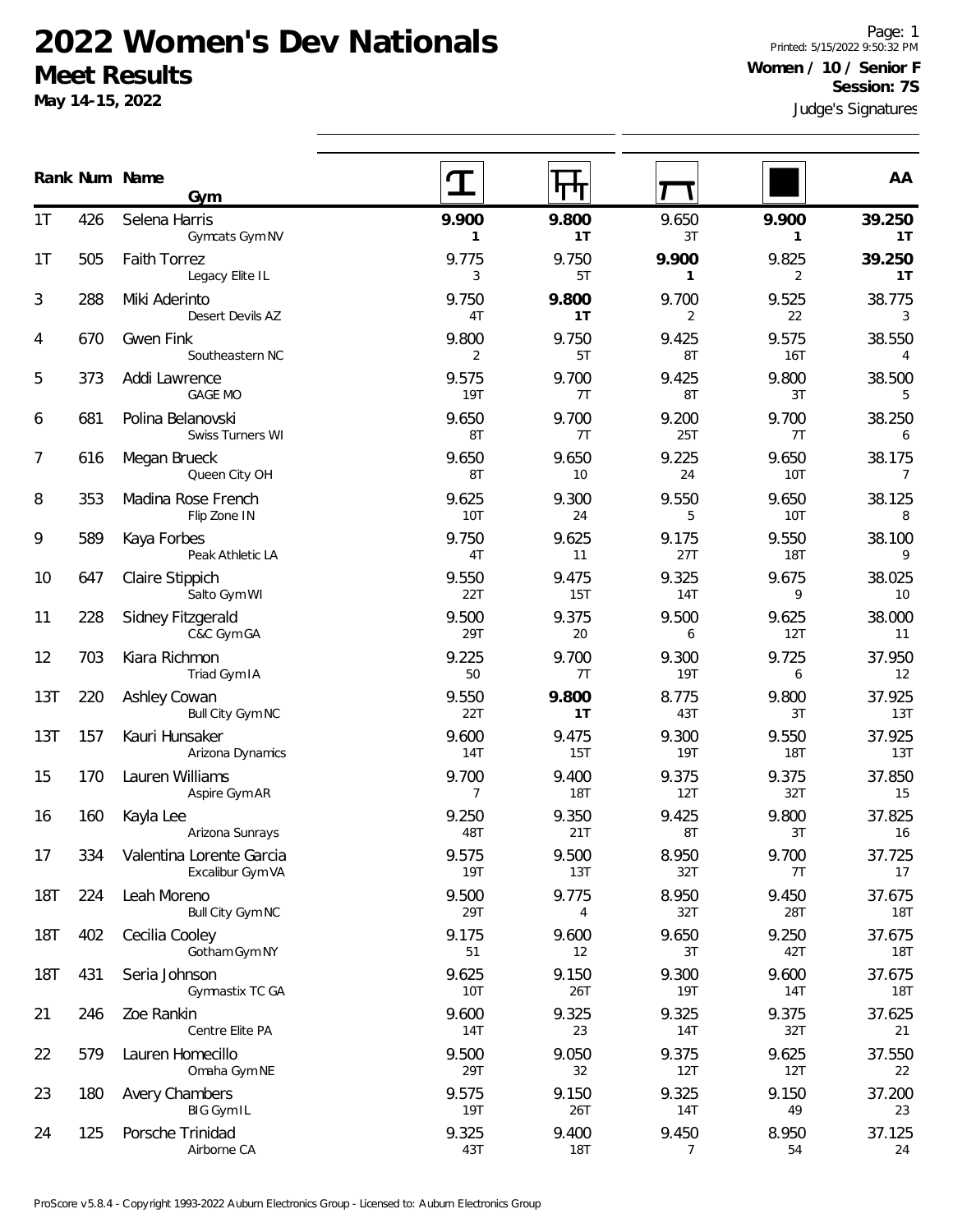# **2022 Women's Dev Nationals Meet Results**

**May 14-15, 2022**

Page: 2 Printed: 5/15/2022 9:50:32 PM **Women / 10 / Senior F Session: 7S**

|     |     | Rank Num Name<br>Gym                       |                | पग           |                     |                     | AA            |
|-----|-----|--------------------------------------------|----------------|--------------|---------------------|---------------------|---------------|
| 25T | 608 | Emma Strom<br>Premier Gym NE               | 9.600<br>$14*$ | 9.350<br>21T | 8.550<br>46         | 9.575<br>16T        | 37.075<br>25T |
| 25T | 343 | Ashley Glynn<br>First State DE             | 9.600<br>$14*$ | 9.500<br>13T | 8.425<br>49         | 9.550<br>18T        | 37.075<br>25T |
| 27  | 406 | Danielle Dudziak<br>Great Lakes OH         | 9.375<br>40    | 8.975<br>35  | 9.325<br><b>14T</b> | 9.375<br>32T        | 37.050<br>27  |
| 28  | 323 | Amy Foret<br>Empire Gym TX                 | 9.525<br>25T   | 9.100<br>30  | 8.850<br>40         | 9.550<br><b>18T</b> | 37.025<br>28  |
| 29  | 384 | Madelynn Grace Crow<br>Georgia Elite       | 9.500<br>29T   | 9.000<br>34  | 8.950<br>32T        | 9.475<br><b>25T</b> | 36.925<br>29  |
| 30  | 311 | Michelle Ng<br>Elevate Gym CA              | 8.925<br>54    | 9.450<br>17  | 9.325<br>14T        | 9.125<br>50T        | 36.825<br>30  |
| 31T | 468 | Allie Gard<br>J & R Gym TX                 | 9.625<br>10T   | 8.650<br>44T | 9.000<br>31         | 9.500<br>23T        | 36.775<br>31T |
| 31T | 141 | Maddie Dukart<br>American Gold ND          | 9.550<br>22T   | 8.725<br>40T | 9.100<br>29T        | 9.400<br>30T        | 36.775<br>31T |
| 31T | 401 | Karah Vargo<br>Golden City FL              | 9.450<br>36T   | 9.125<br>28T | 8.875<br>38T        | 9.325<br>38T        | 36.775<br>31T |
| 34  | 716 | Marissa Lassiter<br>Unique Sports MD       | 9.475<br>33T   | 8.875<br>37  | 9.175<br>27T        | 9.225<br>44T        | 36.750<br>34  |
| 35  | 618 | Kylie Kazmierski<br>Queen City OH          | 9.325<br>43T   | 9.125<br>28T | 8.775<br>43T        | 9.500<br>23T        | 36.725<br>35  |
| 36T | 302 | Ry Zimmerman<br>Dynamic Gym WA             | 9.475<br>33T   | 8.425<br>49  | 9.425<br>8T         | 9.350<br>35T        | 36.675<br>36T |
| 36T | 314 | Emma White<br>Elite Gym MA                 | 9.400<br>38T   | 9.075<br>31  | 8.800<br>41T        | 9.400<br>30T        | 36.675<br>36T |
| 38  | 432 | Carlee Nelson<br>Gymniks Gym WV            | 9.625<br>10T   | 8.450<br>48  | 9.250<br>23         | 9.275<br>40T        | 36.600<br>38  |
| 39  | 312 | Carla Ferzoco<br>Elite Gym MA              | 9.525<br>25T   | 8.725<br>40T | 8.875<br>38T        | 9.325<br>38T        | 36.450<br>39  |
| 40  | 565 | Annie Worley<br>Olympia Gym MI             | 9.250<br>48T   | 8.725<br>40T | 9.200<br>25T        | 9.250<br>42T        | 36.425<br>40  |
| 41  | 237 | Katya Edwards<br>Capital Gym NTC VA        | 9.400<br>38T   | 8.650<br>44T | 8.925<br>35T        | 9.350<br>35T        | 36.325<br>41  |
| 42  | 725 | Adriana Hoffman<br>Virginia Techniques     | 9.475<br>33T   | 8.775<br>38  | 8.800<br>41T        | 9.225<br>44T        | 36.275<br>42  |
| 43  | 453 | Shani Sirota<br>Hotshots Gym NY            | 9.525<br>25T   | 8.200<br>53  | 8.925<br>35T        | 9.475<br>25T        | 36.125<br>43  |
| 44  | 107 | Isabella Savino<br>Ace Gym MA              | 9.350<br>41T   | 9.025<br>33  | 8.200<br>53         | 9.475<br>25T        | 36.050<br>44  |
| 45  | 422 | Annie Eggerding<br><b>Gym Unlimited MI</b> | 8.750<br>56    | 8.650<br>44T | 9.100<br>29T        | 9.450<br>28T        | 35.950<br>45  |
| 46  | 295 | Mia Oh<br>Docksiders MD                    | 9.525<br>25T   | 8.750<br>39  | 8.400<br>50         | 9.200<br>48         | 35.875<br>46  |
| 47T | 111 | Kayla Pardue<br>Active Athletics CO        | 9.725<br>6     | 8.100<br>54  | 8.375<br>51         | 9.600<br>14T        | 35.800<br>47T |
| 47T | 470 | Ayana Tyler<br>J & R Gym TX                | 9.125<br>53    | 8.700<br>43  | 8.750<br>45         | 9.225<br>44T        | 35.800<br>47T |